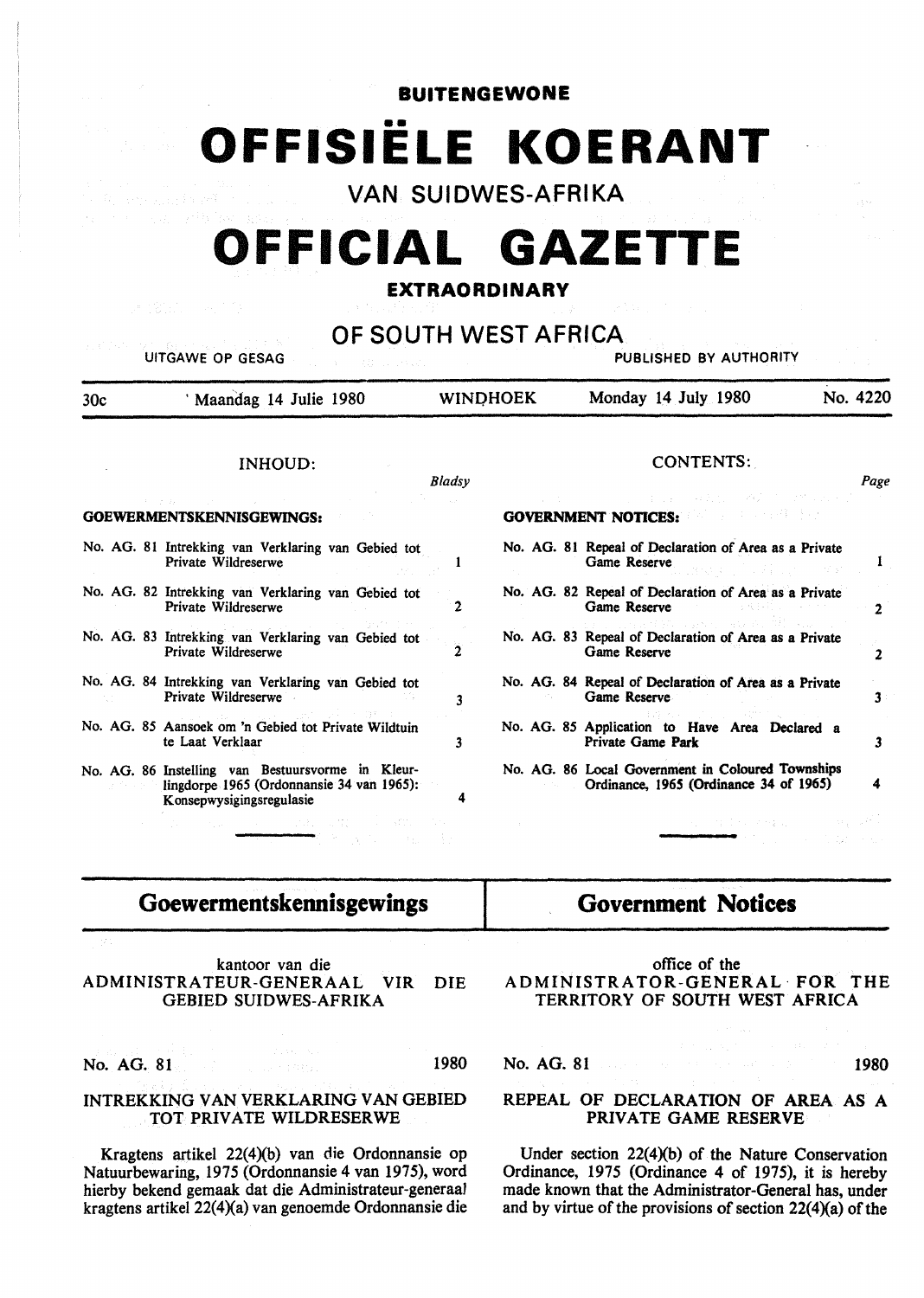verklaring van die in die Bylae omskrewe gebied tot 'n private wildreserwe ingetrek het.

Die uitwerking van bogenoemde intrekking is dat paragraaf drie van die Bylae by Proklamasie 29 van 1969 ophou om enige regskrag te he en as geskrap beskou kan word.

#### **BYLAE**

#### **PRIVATE WILDRESERWE PRISTELWITZ**

Die plaas Pristelwitz 128(11) gelee in die distrik van Omaruru, groot 4864 hektaar.

said Ordinance, repealed the declaration as a private game reserve of the area defined in the Schedule.

The effect of the above-mentioned repeal is that the third paragraph of the Schedule of Proclamation 29 of 1969 ceases to have only legal validity, and may be regarded as deleted.

#### **SCHEDULE**

#### PRISTELWITZ PRIVATE GAME RESERVE

The farm Pristelwitz 128(11), situated in the district of Omaruru, extent 4864 hectare.

| the company of the company of the company of the company of the company of<br>the committee of the com- | 「ALL TO DEVELOP 」ということは、MADの特徴によっていることができるので、それに、アナイトの大学を行われている場合の大変などになりました。 ここに、「アナイト」ということが、「CONTENTS ASSESSMENT DEVELOPMENT DEVELOPMENT DEVELOPMENT DEVELOPMENT DEVELOPMENT DEVELOPMENT DEVELOPMENT DEVELOPMENT DEVELOP |  |  |
|---------------------------------------------------------------------------------------------------------|-----------------------------------------------------------------------------------------------------------------------------------------------------------------------------------------------------------------------------|--|--|
|                                                                                                         |                                                                                                                                                                                                                             |  |  |

**No. AG. 82** 1980

#### INTREKKING VAN VERKLARING VAN GEBIED TOT PRIVATE WILDRESERWE

Kragtens artikel 22(4)(b) van die Ordonnansie op Natuurbewaring, 1975 (Ordonnansie 4 van 1975), word hierby bekend gemaak dat die Administrateur-generaal kragtens artikel 22(4)(a) van genoemde Ordonnansie die verklaring van die in die Bylae omskrewe gebied tot 'n private wildreserwe ingetrek het.

Die uitwerking van bogenoemde intrekking is dat Proklamasie 71 van 1962 ophou om enige regskrag te he en as geskrap beskou kan word.

# BYLAE<sup>Chan</sup>electric

#### "GÜLDENBODEN" PRIVATE WILDRESERWE

Die plaas Güldenboden 36, geleë in die distrik van Okahandja, groot 5153 hektaar.

te davi deen statal

Nr. AG. 83 1980

#### INTREKKING VAN VERKLARING VAN GE-BIED TOT PRIVATE WILDRESERWE

Kragtens artikel 22(4)(b) van die Ordonnansie op Natuurbewaring, 1975 (Ordonnansie 4 van 1975), word hierby bekend gemaak dat die Administrateur-generaal kragtens artikel 22(4)(a) van genoemde Ordonnansie die verklaring van die in die Bylae omskrewe gebied tot 'n private wildreserwe ingetrek het.

Die uitwerking van bogenoemde intrekking is dat paragraaf een van die Bylae van Proklamasie 41 van 1961 ophou om enige regskrag te he en as geskrap beskou kan word.

that Architect

#### No. AG. 82 1980

LA MA SA

#### REPEAL OF DECLARATION OF AREA AS A PRIVATE GAME RESERVE

Under section 22(4)(b) of the Nature Conservation Ordinance, 1975 (Ordinance 4 of 1975), it is hereby made known that the Administrator-General has, under and by virtue of the provisions of section 22(4)(a) of the said Ordinance, repealed the declaration as a private game reserve of the area defined in the Schedule.

The effect of the above-mentioned repeal is that Proclamation 71 of 1962 ceases to have any legal validity, and may be regarded as deleted.

#### SCHEDULE

#### "GULDENBODEN" PRIVATE GAME RESERVE

The farm Giildenboden 36, situated in the district of Okahandja, extent 5153 hectare.

No. AG. 83 1980

#### REPEAL OF DECLARATION OF AREA AS A PRIVATE GAME RESERVE

Under section 22(4)(b) of the Nature Conservation Ordinance, 1975 (Ordinance 4 of 1975), it is hereby made known that the Administrator-General has, under and by virtue of the provisions of section 22(4)(a) of the said Ordinance, repealed the declaration as a private game reserve of the area defined in the Schedule.

The effect of the above-mentioned repeal is that the first paragraph of the Schedule of Proclamation 41 of 1961 ceases to have any legal validity, and may be regarded as deleted.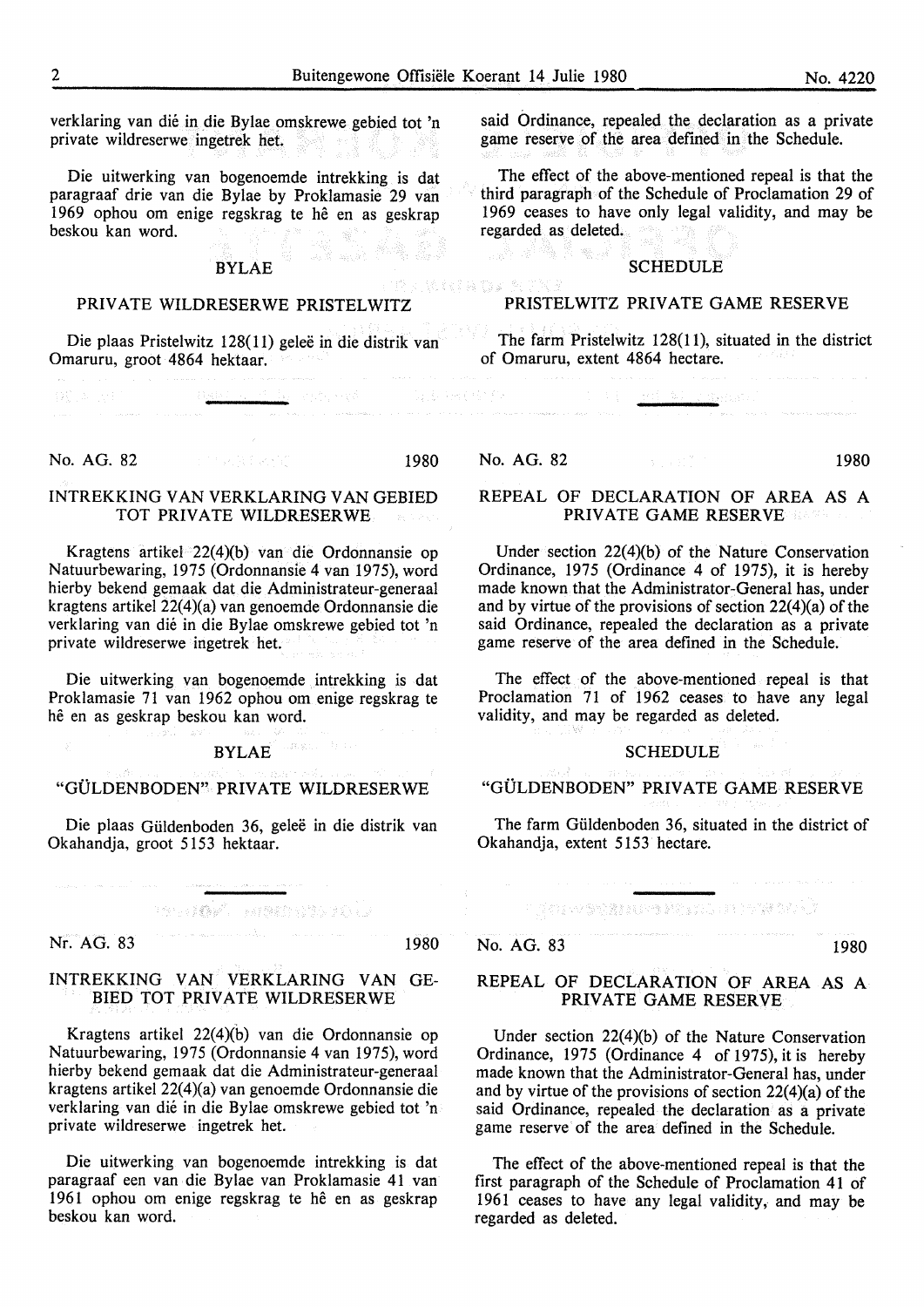#### BYLAE

#### OMIHE PRIVATE WILDRESERWE

Die plaas Omihe 127, geleë in die distrik van Otjiwarongo, groot 6373 hektaar.

No. AG. 84 1980.

#### INTREKKING VAN VERKLARING VAN GEBIED TOT PRIVATE WILDRESERWE Berner 10

Kragtens artikel  $22(4)(b)$  van die Ordonnansie op Natuurbewaring, 1975 (Ordonnansie 4 van 1975), word hierby bekend gemaak dat die Administrateur-generaal kragtens artikel  $22(4)(a)$  van genoemde Ordonnansie die verklaring van die in die Bylae omskrewe gebied tot 'n private wildreserwe ingetrek het.

Die uitwerking var; bogenoemde intrekking is dat paragraaf twee van die Bylae by Proklamasie 15 van 1973 ophou om enige regskrag te he en as geskrap beskou kan word.  $\mathcal{V}(\cdot) = \{ \mathcal{P}^{\mathcal{P}}_{\mathcal{S}}(\mathcal{P}_{\mathcal{S}}) \mid \mathcal{V} \mid \mathcal{V} \mathcal{Y} \mathcal{U} = \mathcal{Y}^{\mathcal{P}}_{\mathcal{S} \mathcal{S}}$ 

#### BYLAE

ាល ខ្ញុំ អូរ អ្នកទេ ម

#### PRIVATE WILDRESERWE OFC

Die plaas Okongue 94, geleë in die distrik van Omaruru, groot 5500 hektaar. and the company of the

No. 85 1980

#### AANSOEK OM 'N GEBIED TOT PRIVATE WILDTUIN TE LAAT VERKLAAR

Hiermee word kragtens artikel 22 van die Ordonnansie op Natuurbewaring, 1975 (Ordonnansie 4 van 1975) bekend gemaak dat mnr. A. G. von Wietersheim aansoek gedoen bet dat die gebied in die Bylae omskryf tot 'n private wildtuin verklaar word.

Enigeen wat beswaar daarteen wil aanteken, word versoek om sy besware binne drie maande na die datum van publikasie van hierdie kennisgewing by die Direkteur van Natuurbewaring Privaatsak 13186, Windhoek, 9000 in te dien.

#### BYLAE

Vyftien kampe genommer 42 tot 56, groot 6015 hektaar, van die plaas GRAS 153, geleë in die distrik Mariental.

#### **SCHEDULE**

#### OMIHE PRIVATE GAME RESERVE

The farm Omihe 127, situated in the district of Otjiwarongo, extent 6373 hectare.

No. AG. 84 1980 1980 1980 1980 1980

 $\{x_{k+1}\}^{\frac{1}{2}}$  . As

#### REPEAL OF DECLARATION OF AREA **AS A**  PRIVATE GAME RESERVE

Under section  $22(4)(b)$  of the Nature Conservation Ordinance, 1975 (Ordinance 4 of 1975), it is hereby made known that the Administrator-General has, under and by virtue of the provisions of section  $22(4)(a)$  of the said Ordinance, repealed the declaration as a private game reserve of the area defined in the Schedule.

The effect of the above-mentioned repeal is that the second paragraph of the Schedule of Proclamation 15 of 1973 ceases to have any legal validity, and may be regarded as deleted.

#### SCHEDULE

#### OFC PRIVATE GAME RESERVE

The farm Okongue 94, situated in the district of Omaruru, extent 5500 hectare.

No. 85 1980

 $R^{2,2}(\mathbb{Z}_2^2)^{-1/2}I(R)$ 

#### APPLICATION TO HAVE AREA DECLARED A PRIVATE GAME PARK

Notice is hereby given in terms of section 22 of the Nature Conservation Ordinance, 1975 (Ordinance 4 of 1975) that Mr. A. J. von Wietersheim has applied for the declaration as a private game park of the area defined in the Schedule.

Any person who wishes to lodge objections to such step is invited to do so in writing with the Director of Nature Conservation Private Bag 13186 Windhoek, 9000 within 3 months from the date of publication of this notice.

#### SCHEDULE

Fifteen camps, numbered 42 to 56, extent 6015 hectare, of the farm GRAS 153, situated in the district of Mariental.